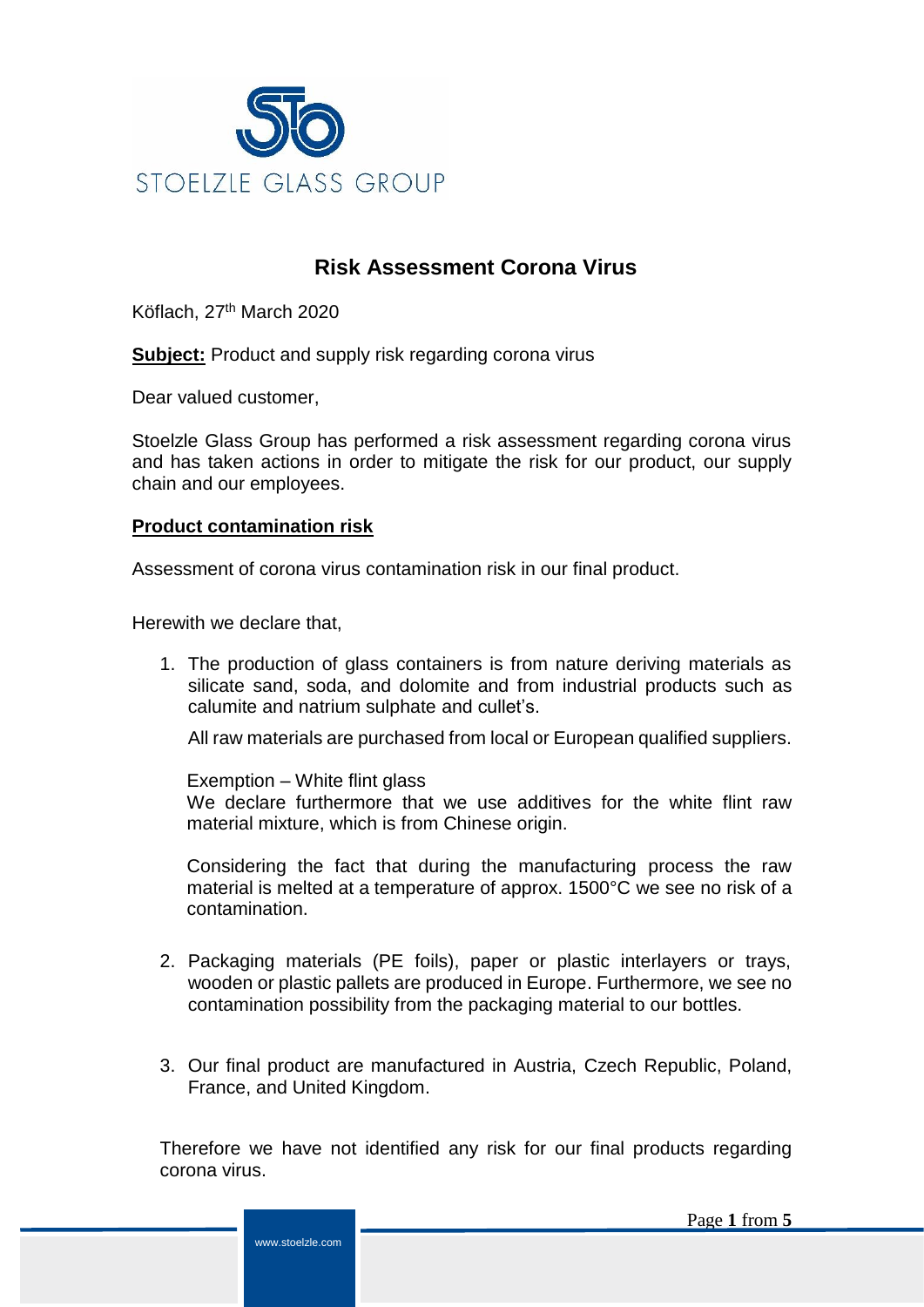

# **Supply risk**

1. The production of glass containers is managed from nature deriving materials as silicate sand, soda, dolomite, from industrial products such as calumite and natrium sulphate and cullets.

All raw materials are purchased from European suppliers.

Exemption – White flint glass

We declare furthermore that we use an additive for the white flint raw material mixture, which is from Chinese origin.

However, we have secured our immediate demand for 6 months and have second source options for all raw materials. Therefore we consider the risk as low.

- 2. All machines, tools and spare parts are sourced from European suppliers. At the moment we have two primary suppliers from Italy which have confirmed to us that their supply chain and security of supply is not affected by the corona virus.
- 3. Packaging materials are sourced from European suppliers. We have packaging material suppliers from Italy, which have confirmed to us that they have no risk at the moment concerning corona virus and we have back up sources in case this is necessary.
- 4. Moulds suppliers from China and Italy are used as low as possible at the moment and our main suppliers (in Europe outside of Italy) are not affected.
- 5. Our final product are manufactured in Austria, Czech Republic, Poland, France, and United Kingdom. The risk at the moment in those countries is considered low. We have no affected employees by corona virus and we have taking a number of actions (reduce travelling, restricting traveling to Italy, hygiene awareness training, information campaigns etc.) to ensure that we keep the infection probability as low as possible.

#### **Update 2020-03-13:**

Significant risk has been identified regarding plans of closing the boarders in several countries in Europe. If transits will be not be allowed through the countries then we face risk of running our manufacturing lines as well as supplying our customers.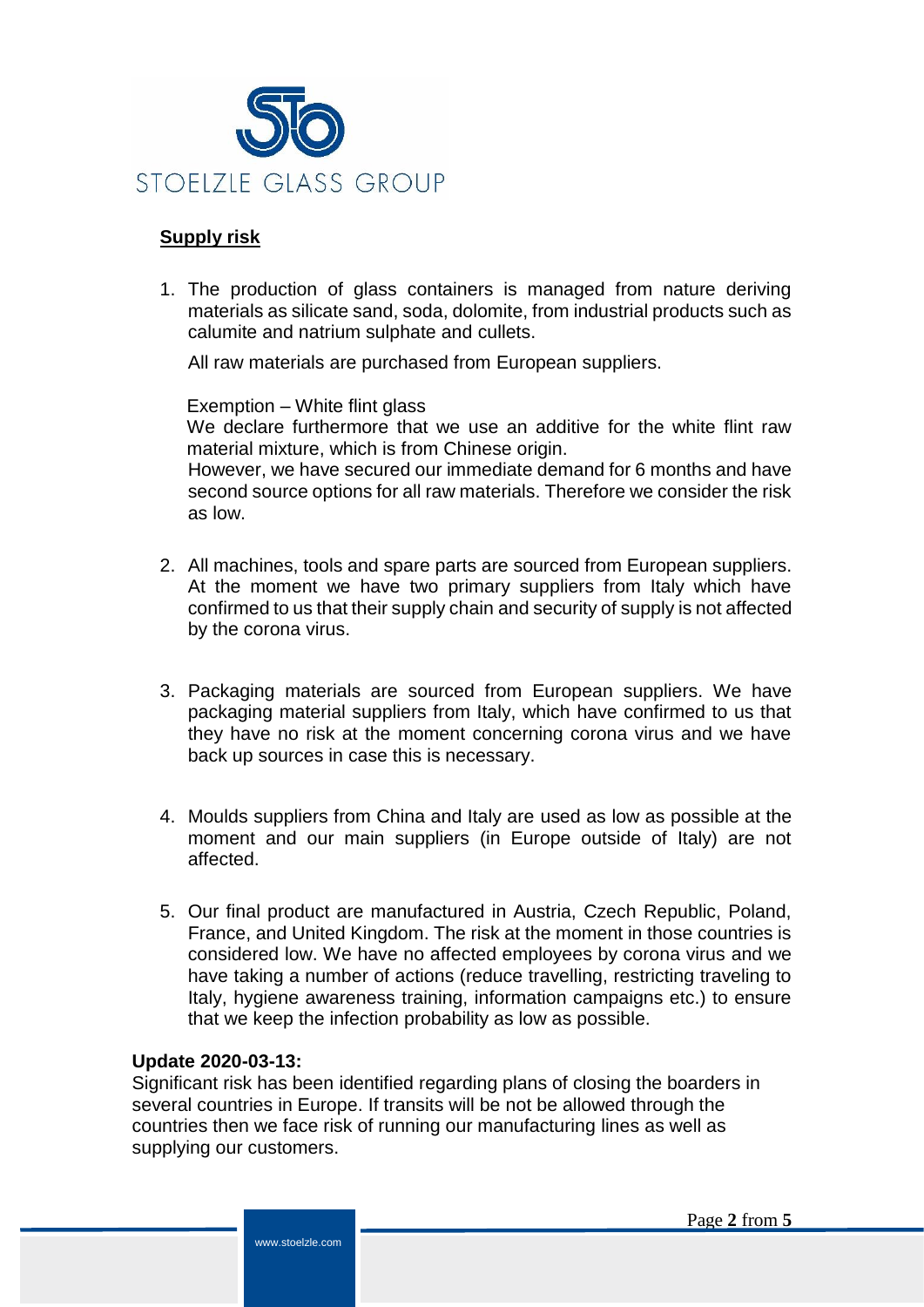

If this event takes place we expect to have a general supply issue which is out of the responsibility and influence of Stoelzle Glass Group. *(End of Update 2020-03-13).*

# **Update 2020-03-18:**

The risk in France has been elevated to high.

The manufacturing operations in our French glass plant, Stoelzle Masnières Parfumerie SAS, as well as in our French decoration facility, Stoelzle Masnières Decoration SAS, have been closed until 31st of March according to the Perfumery and PC business unit management decision. For the time being this does not affect our supply security. *(End of Update 2020-03-18).*

## **Update 2020-03-27:**

#### **Glass container industry part of the crucial supply chain:**

Due to the fact that Italian government has decided to close all nonessential factories, we have initiated inquiries to the authorities where our plants are situated in order to receive confirmation that they considered as part of the crucial supply chain and have therefore to continue operating.

First of all we would like to state that container glass industry continues to operate in Italy.

In Austria and Czech Republic we have no official response, nonetheless our plants supply to the pharmaceutical and consumer/food industries therefore the probability that our plants will not be allowed to operate is very low. We have several customer confirmations (from the Pharmaceutical and consumer/food industries) that we are considered as a crucial supplier for them.

In Poland we have no official response, nonetheless our plants supply to the consumer/food industry therefore the probability that they will not be allowed to operate is very low.

In UK the essential role of packaging activities is acknowledged.

#### **Stoelzle Flaconnage Ltd. Manufacturing operations:**

www.stoelzle.com

Due to the fact that customer orders and forecasts in the prestige spirit industry have been significantly reduced and that we have sufficient security stock it has been decided by plant and prestige spirit business unit management to pause our operations for the time being. For the time being this does not affect our supply security.

Our operations in France and UK are only on pause, the furnaces are running and we can restart our production activities any time. *(End of Update 2020-03-27).*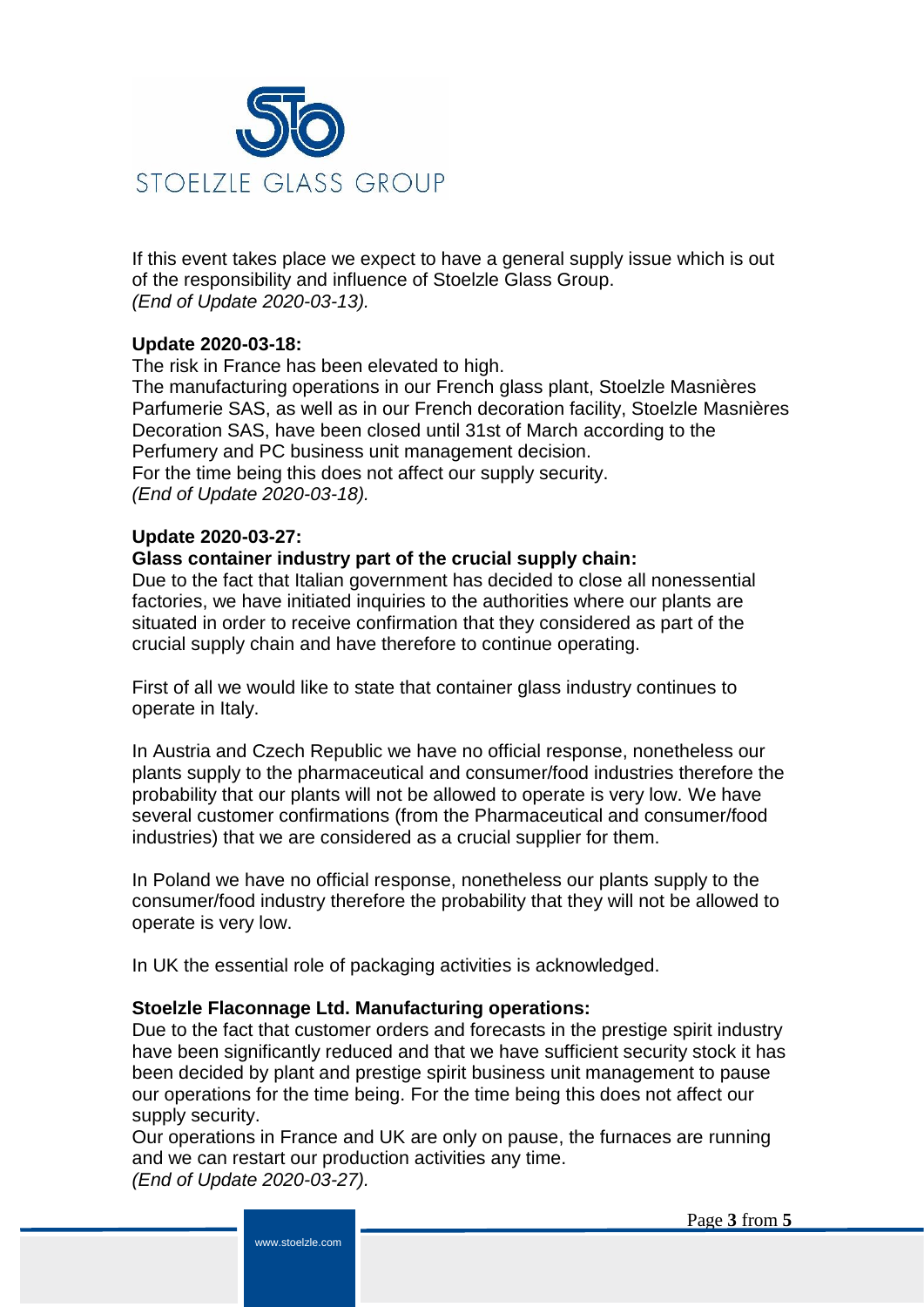

If general boarder closing will not take place, we still assess that we have no risk of supply.

This statement is valid for all articles produced in all the manufacturing facilities for the Stoelzle Glass Group.

In case there any significant changes to the risk assessment we will update this statement and inform you as soon as possible.

#### STOELZLE GLASS GROUP

DI Benjamin Kloukinas Digitally signed by DI Benjamin Kloukinas Date: 2020.03.27 11:05:05 +01'00'

DI Benjamin Kloukinas

IMS and Quality Director Stoelzle Glass Group